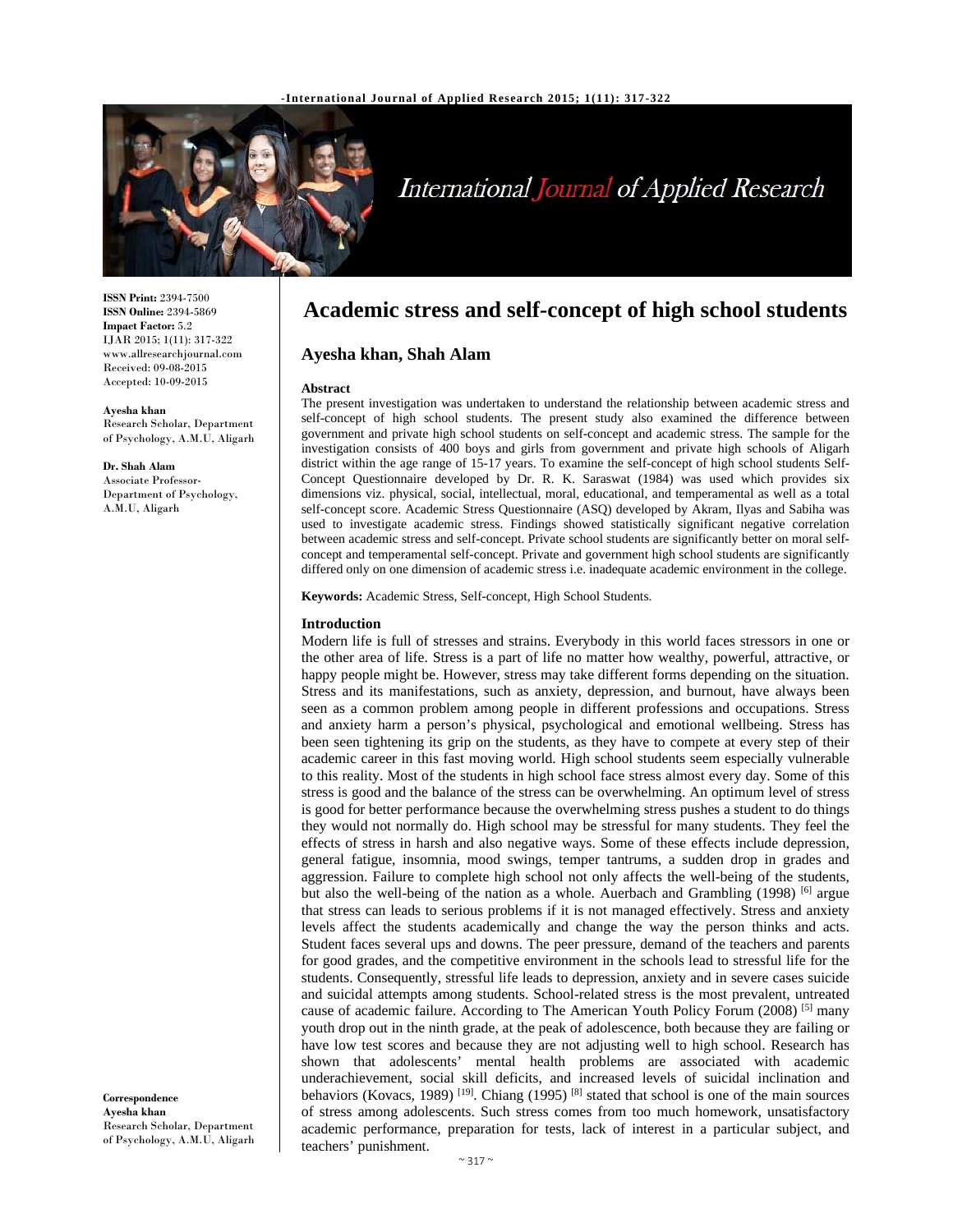High school students belong to adolescence stage of human span of life. According to World Health Organization (1997) adolescence is being between the ages of 10-19 years. Adolescence period is conceptualized as a transitional period, which begins with the onset of puberty and ends with the acceptance of adult roles and responsibilities. During adolescence period the physical, intellectual, and emotional characteristics and patterns of childhood are gradually replaced by adult ones, and girls and boys progressively evolve into a state of relative socio-economic independence (UNICEF, 1999). Adolescence is the period of growth that is the bridge between childhood and adulthood. Adolescence period is generally associated with self-exploration and identity seeking. It is a very crucial period of life because adolescents have to grow into the new mind and body and find the coherent sense of self that is necessary for their adjustment in society. Thus, the most difficult developmental period is probably adolescence period. The period of adolescence has sometimes been viewed as filled with stress and uncertainty about self, riddled with sudden and frequent mood shifts, a time dubbed as the identity crisis. At this stage, besides dealing with the physiological and emotional changes, an adolescent has to come up with parental expectations, his career and school, which at times tend to have negative effects on him. Adolescents are generally more prone to stress and anxiety.

# **Self-concept**

Self-concept refers to the composite of ideas, feelings, and attitudes people have about themselves. Self-concept is an effort to explain ourselves to ourselves, to build a scheme that organizes our notions, sentiments and approach about ourselves. But this scheme is not enduring, incorporated or static because in every sphere of our life our self-perceptions vary from situation to situation (Woolfolk, 1998) [29]. Generally self-concept embodies the answer to who am I? Self-concept may be defined as the totality of a complex, organized, and dynamic system of learned beliefs, attitudes and opinions that each person holds to be true about his or her personal existence. Self-concept can be defined as the concept that an individual has of him- or herself (Le François, 1996) <sup>[20]</sup>. Self-concept is developed and maintained through the process of our action and then reflecting on what we have done and what others tell us about what we have done. That is, self-concept is not something which we born with, but is developed by the individual through interaction with the environment and reflecting on that interaction. The self-concept develops through continuous self-assessment in different circumstances. Self-concept, like all other cognitive concepts, develops and refines with growing age and increasing experience, According to Harter (1985) [15] selfconcept develops in stages. The development of self-concept is through the learning process since childhood. A child surrounding, experiences and the style of parental upbringing contribute a significant influence towards the development of self-concept. If a child lives in a confused and negative parental upbringing, as a result this child tends to develop negative self-concept. On the contrary, a positive parental upbringing will develop a positive self-concept. According to Wang and Lin  $(2008)$  <sup>[28]</sup> self-concept was seen as the general confidence that individuals felt about themselves and the levels of an individual's self-concept predict whether or the extent to which he or she was able to accomplish

academic tasks successfully or unsuccessfully. A substantial body of literature indicates that self-concept is related to academic performance. Moderate to strong relations between academic achievement and academic self-concept has been found in a large proportion of research (Abouserie, 1995; Chowdhury & Pati, 1997; Collins, Hanges, & Locke, 2004; Wang & Lin, 2008)<sup>[1, 9, 11, 28]</sup>. Student self-concept refers to a student's perceptions of his or herself in both academic and nonacademic domains such as social, behavioral and jobrelated (Manning, 2007). The self-concept of the students can be affected by certain factors. It can be due to the teachers' attitude toward them or the way their parents treat them. These factors can influence the self-concept of students either in positive way or in negative way.

# **Academic stress**

Stress is viewed as a negative emotional, cognitive, behavioural and physiological process that occurs as a person tries to adjust to or deal with stressors (Bernstein, *et al.* 2008) [7]. Stress is an unavoidable consequence of life. In words of Selye (1956), any external event or any internal drive that threatens to upset the organism equilibrium is stress. Any circumstances or situations that threaten a person's normal functioning are called stressors. Stress is perceived differently by different people. A situation may be stressful for a person but it may not be perceived stressful by another person. Therefore, Stress is perceived in different ways and may mean different thing to different individuals. Stress can have both positive and negative effects on people. Stress that causes negative impacts is called distress and stress that have positive impacts is called eustress. It means that stress may be a normal, adaptive reaction to threat. Most of the psychologists assert that moderate level of stress motives individuals to achieve and fuels creativity, although stress may hinder individuals from performance on difficult tasks (Auerbach & Grambling 1998)  $[6]$ . Stress has become an important topic in academic circles. Many scholars in the field of behavioural science have carried out extensive research on stress and its outcomes and concluded that the topic needed more attention (Agolla, 2009)  $[2]$ . Academic stress is conceptualized as a mental distress with respect to some anticipated frustration associated with academic failure or even unawareness to the possibility of such failure. It is a mental feeling of uneasiness or distress in reaction to a school situation that is perceived negatively. The consequences of academic stress may be exhibited in the form of major health hazards and problems, both physical and mental. Academic stress has an adverse effect on the mental and physical health of adolescents. Reaction to stressful situation is based on individual appraisals and interpretations, when students interpret stressful situations as a dangerous or threatening they experience feelings of tension, apprehension and worry. Academic problems have been reported to be the most common source of stress for students (Aldwin & Greenberger, 1987; Clark & Rieker, 1986; Evans & Fitzgibbon, 1992; Felsten & Wilcox, 1992; Mallinckrodt *et al*., 1989; Struthers *et al*., 2000) [4, 10, 13, 14, 21, 26]. In India, psychologists have reported that academic stress leads to adolescent distress (Iype, 2004) [18]. Academic stress is considered as an emotional tension of a student which is manifested or felt by him during his failure to cope with the academic demands as Aldwin and Greenberger (1987)<sup>[4]</sup> found that perceived academic stress was related to anxiety and depression in college students. While too much stress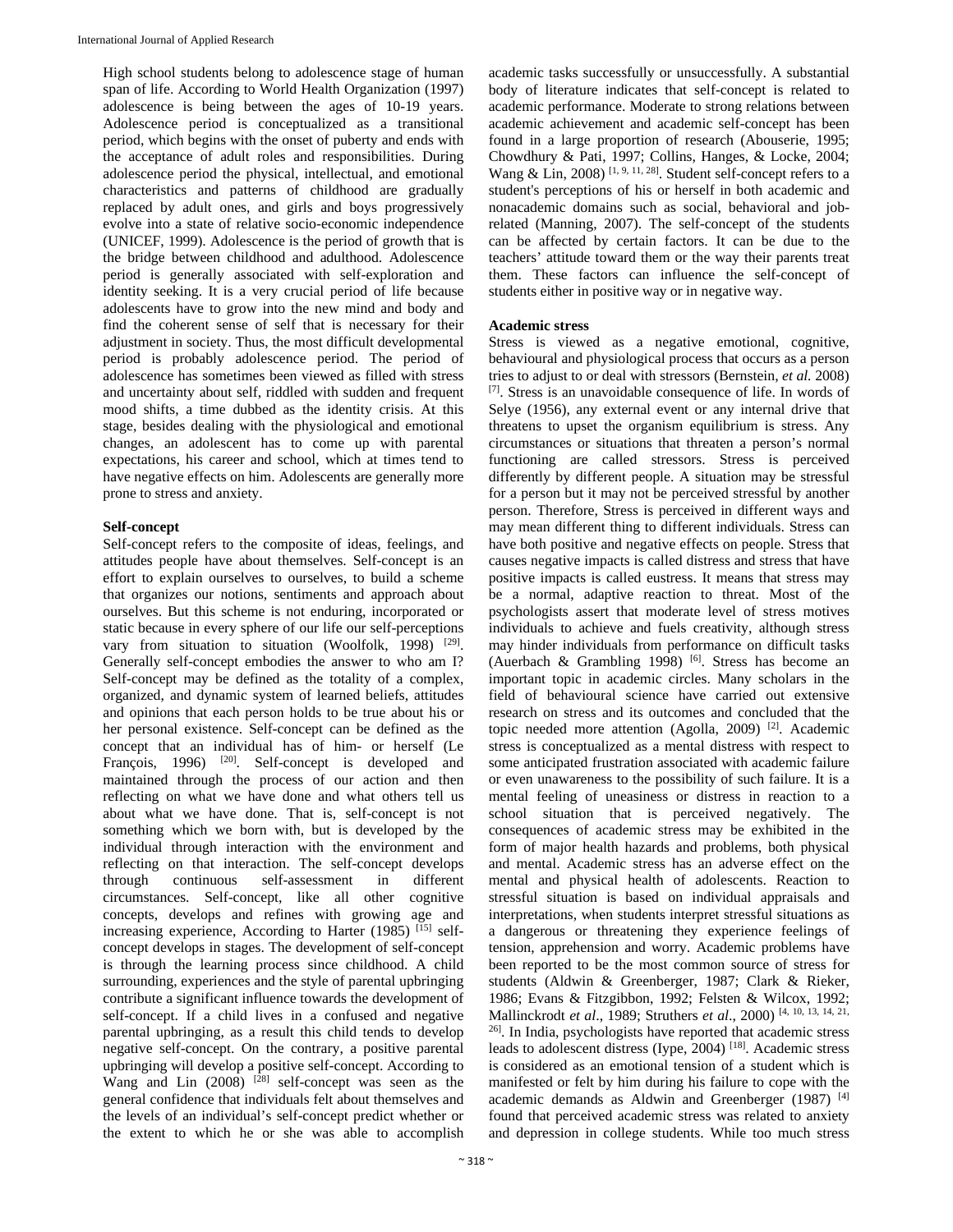can interfere with a student's preparation, concentration, and subsequently performance, but positive stress can be helpful to students by motivating them to peak performance (Pfeiffer, 2001)<sup>[23]</sup>. Struthers *et al.* (2000)<sup>[26]</sup> reported that a high level of academic stress was associated with lower course grades. Schafer (1996) [25] found in his study that the most irritating daily hassles were usually school-related stressors such as constant pressure of studying, too little time, writing term papers, taking tests, future plans, and boring instructors. Academic stress pervades the life of students, and tends to impact adversely their mental and physical health, and their ability to perform schoolwork effectively (Clark & Rieker, 1986; Felsten & Wilcox, 1992) [10, 14].

#### **Review of related literature**

On the basis of survey conducted on college students, American College Health Association's Group Data Report (2006) found that the one greatest health obstacle to college students' academic performance was academic stress. Of the 97,357 college students who participated in the survey, 32 percent reported that academic stress had resulted in an incomplete, a dropped course or a lower grade. Academic stress can be the ultimate career stopper.

Mboya (1995)  $[22]$  examined the relationship between perceived teachers behavior and adolescent's self-concept. It was found that a significant positive relationship existed between perceived teacher support, interest, encouragement, expectations and participation, and the adolescent family, school and health self-concepts.

Tarquin *et al*. (2008) [27] studied relationship among previous experiences of student alienation and various aspects of selfconcept. Students were asked to report on their worst experience in school, symptoms they had following their worst experience, and overall feelings about themselves. Results showed a moderate negative correlation between self-concept and student alienation.

Huan, Yeo, Ang, and Chong (2005)<sup>[16]</sup> investigated the role of optimism together with gender, on students' perception of academic stress. Four hundred and thirty secondary school students from Singapore participated in this study and data were collected using two self-report measures: the Life Orientation Test and the Academic Expectations Stress Inventory. Results showed a significant negative relationship between optimism and academic stress in students. Gender was not a significant predictor of academic stress and no two-way interactions were found between optimism and gender of the participants.

Husain, Kumar and Husain (2008)<sup>[17]</sup> explored the level of academic stress and overall adjustment among Public and Government high school students and also examined the relationship between academic stress and adjustment. Results indicated that magnitude of academic stress was significantly higher among the Public school students where as Government school students were significantly better in terms of their levels of adjustment. However, inverse but significant relationships between academic stress and adjustment were found for both the group of students and for each type of school.

#### **Significance of the study**

High school students are in adolescence period and it is the age of stress and strain and children have to cope up with many types of stressful situation, academic stress affects the personality make up of adolescents the most. It has adverse effect on the self-concept of the students. Self-concept is considered by many researchers and psychologists as the central theme of life which influences all relationships, performances and achievements either positively or negatively. Self-concept is a key to success because the basic assumption is that individuals who feel good about themselves and their abilities are the ones who are most likely to succeed. The importance of self-concept within educational settings has been discussed by several scholars. Keeping in mind the growing problem of academic stress among high school students the study was undertaken to examine the relationship between academic stress and selfconcept.

# **Method**

**Sample and sampling technique:** In the present study the sample comprised of 400 students of Class-X who were taken from four Private and government schools of Aligarh whose age ranged from 15 to17 years. The following figure shows the clear break-up of the sample.

#### **Distribution of Subjects**



# **Research tools Self-Concept Inventory**

In order to measure self-concept Dr. Raj Kumar Saraswat's Self-concept questionnaire  $(1984)$  <sup>[24]</sup> was used. The questionnaire provides six dimensions namely physical, social, intellectual, moral, educational, and temperamental as well as a total self-concept scores. The questionnaire consisted of 48 items with 8 items falling under each dimension. Each item is provided with five alternatives. The scale has high internal consistency. The reliability was found to be 0.91 for the total self-concept measure. There is no time limit for responding to all the items. The maximum obtained score is 240 and minimum is 40. High score on this inventory means high self-concept and low score means low self-concept.

**Academic Stress Questionnaire (ASQ):** ASQ was a 36 items questionnaire used to assess the academic stress of high school students and was developed by Mohammad Akram, Mohd. Ilyas Khan and Sabiha Baby. The ASQ provides five factors namely inadequate academic environment in college/university, lack of adjustment, apprehensive about future, poor administration and worries. Cronbach's alpha for all five factors were found to be .68, .60, .55, .53, and .57 respectively. The construct validity of ASQ ranges from 0.41 to 0.88.

# **Procedure**

To obtain the data, both the scales were administered to a group of high school students during their class hours. All the required suggestions were given to them and they were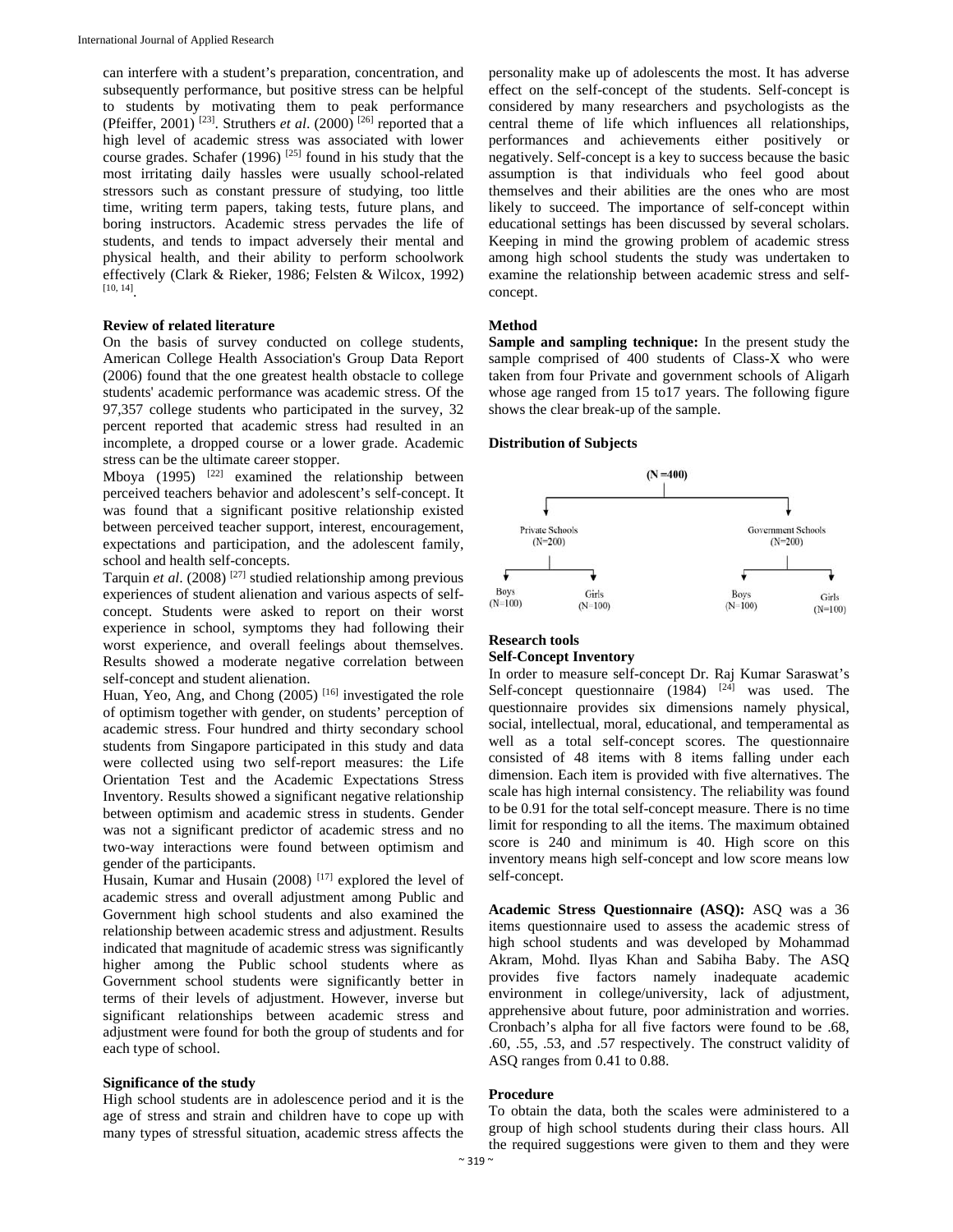also assured that their responses will be kept confidential and only the researcher would have access to their data.

# **Statistical analysis**

In the present study for analyzing the obtained data, Pearson Product Moment Correlation was used to find out the relationship between academic stress and self-concept of high school students and t-test was used to investigate the difference between private and government high school students on academic stress and self-concept.

#### **Result & Discussion**

| <b>Variables</b>      | <b>PH</b> | <b>SO</b> | <b>INT</b> | MО       | <b>ED</b> | <b>TEMP</b> | <b>TOTAL SC</b> |
|-----------------------|-----------|-----------|------------|----------|-----------|-------------|-----------------|
| Inadequate academic   | $-.078$   | $-.068$   | $-102 *$   | .038     | $-.004$   | $-.043$     | $-.051$         |
| environment           |           |           |            |          |           |             |                 |
| in the college        |           |           |            |          |           |             |                 |
| Lack of adjustment    | $-.015$   | $-.121*$  | $-.105*$   | $-.035$  | $-.070$   | $-.079$     | $-.037$         |
| Apprehensive about    | $-.027$   | $-.074$   | $-.055$    | $-.041$  | $-.031$   | $-.027$     | $-.014$         |
| future                |           |           |            |          |           |             |                 |
| Poor administration   | $-.029$   | $-.150**$ | $-.049$    | $-.101*$ | $-.017$   | $-.061$     | $-.065$         |
| Worries               | $-.098*$  | $-.117*$  | $-.100*$   | $-.007$  | $-.034$   | $-.030$     | $-.101*$        |
| Total academic stress | $-.091$   | $-117*$   | $-.115*$   | $-.026$  | $-.045$   | $-.249**$   | $-.077$         |
|                       |           |           |            |          |           |             |                 |

**Table 1:** Coefficient of correlation between academic stress and self-concept

 $*P < 0.01$  level,  $*P < 0.05$  level.

(**Abbreviations used:** PH- physical, SO- social, INT- intellectual, MO- moral, ED- educational, TEMP- temperamental, TOTAL SC- total self-concept).

Pearson product moment co-efficient correlation (table1) was carried out to see the relationship between academic stress and self-concept of high school students. Result revealed that inadequate academic environment in the college has significant negative correlation only with intellectual selfconcept as 'r' value (-102) is significant at 0.05 level. Lack of adjustment has significant negative correlation with social and intellectual self-concept as 'r' values (-.121) of social self-concept and intellectual self-concept  $(-.105)$  are significant at 0.05 level. Furthermore another dimension of academic stress i.e. apprehensive about future is not significantly related to any of the dimensions of self-concept. Poor administration has statistically significant negative correlation with social self-concept and moral self-concept as 'r' value (-.150) for social self-concept is significant at 0.01 level and 'r' value (-.102) for moral self-concept is

significant at 0.05 level. The last dimension of academic stress (worries) has statistically significant negative correlation with three dimensions of self-concept viz. physical ( $r = -.098$ ,  $p < 0.05$ ), social( $r = .117$ ,  $p < 0.05$ ) and intellectual  $(r = .100, p < 0.05)$  self-concept. Furthermore total academic stress has statistically significant negative correlation with social ( $r = -.117$ , p 0<.05), intellectual ( $r = -$ .115,  $p<0.05$ ) and temperamental self-concept ( $r = -.249$ ,  $p<0.01$ ).

Findings of the present study showed an inverse relationship between students' self-concept and academic stress. This implies that higher the adolescents' academic stress lower the level of self-concept among high school students. Therefore it can be safely concluded that academic stress and self-concept of high school students are negatively related.

| <b>Variables</b>   | sub samples | N          | <b>Mean</b> | S.D   | t-value |
|--------------------|-------------|------------|-------------|-------|---------|
| Physical           | private     | 200        | 29.94       | 3.73  | 1.17    |
|                    | Govt.       | 200        | 29.45       | 4.51  |         |
| Social             | private     | 200        | 29.16       | 4.33  | 1.04    |
|                    | Govt.       | <b>200</b> | 28.71       | 4.29  |         |
| Intellectual       | private     | 200        | 29.22       | 4.02  | $-.275$ |
|                    | Govt.       | 200        | 29.11       | 3.60  |         |
| Moral              | private     | 200        | 31.92       | 4.54  | 4.88*** |
|                    | Govt.       | 200        | 29.42       | 5.71  |         |
| Educational        | private     | 200        | 30.96       | 4.20  | $-1.65$ |
|                    | Govt.       | 200        | 30.28       | 3.99  |         |
| Temperamental      | private     | 200        | 29.62       | 16.27 | $2.56*$ |
|                    | Govt.       | 200        | 26.56       | 4.28  |         |
| Total self-concept | private     | 200        | 176.28      | 22.94 | 1.00    |
|                    | Govt.       | 200        | 174.32      | 15.34 |         |

**Table 2:** Difference between private and govt. high School students on self-concept

\*\*\*P < 0.001 level,  $*P$  < 0.05 level.

T test was carried out to see the difference between private and government high school students on self-concept and its dimensions. Result showed that private and government high school students differed significantly on moral self-concept. The mean scores (31.92) of private high school students are greater than the mean scores (29.42) of government school students. This clearly indicates that private high school student have much better moral self-concept as compared to government high school students as t value (4.88) is statistically significant at 0.001 level. This is because of being in private schools make them feel good. They may feel that they have better opportunities to become successful. In private schools, disciplines are maintained and educators pay more attention on students' overall personality development. These may help to boost private students' moral self-concept. Furthermore result also revealed that private high school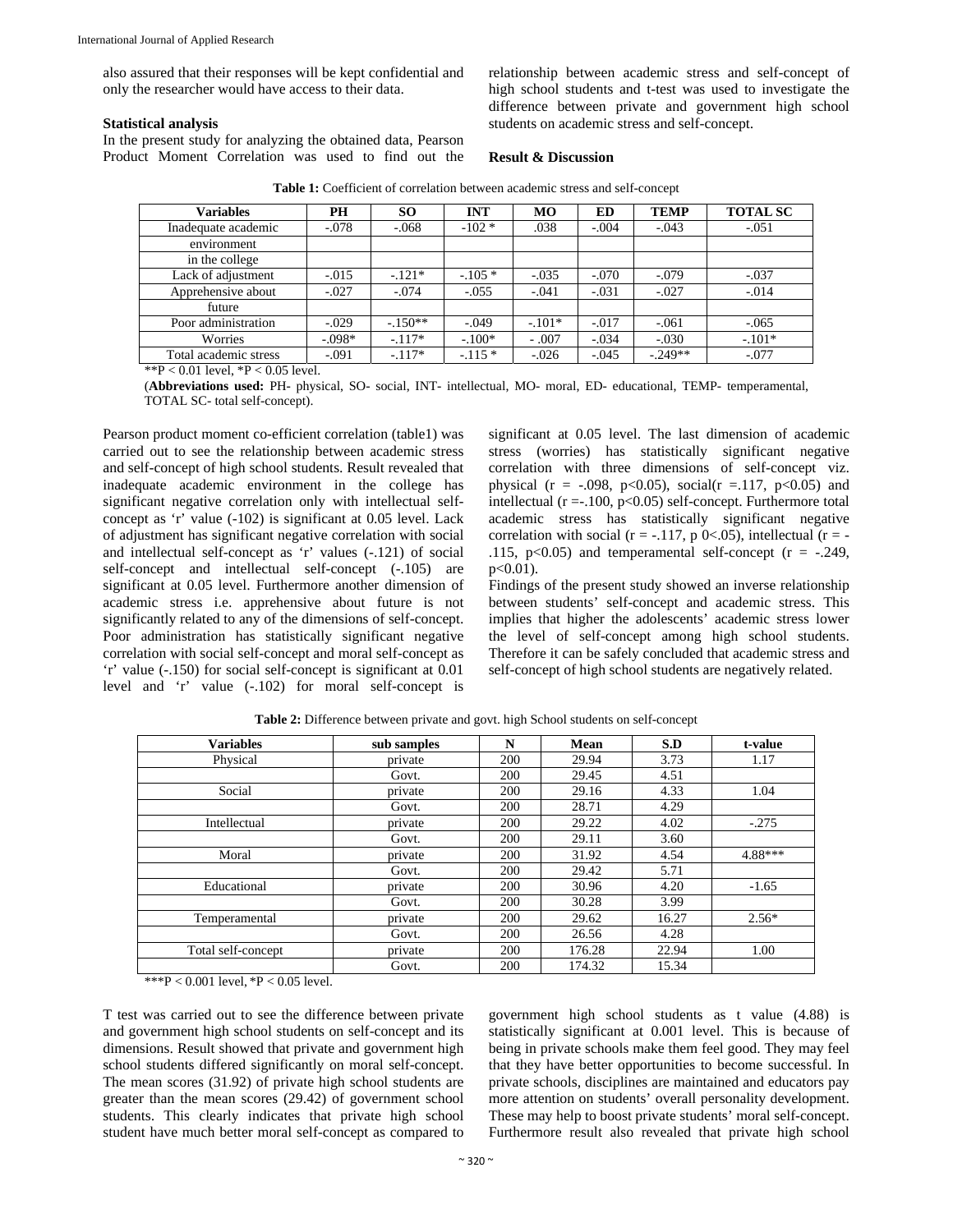students and government high school students are significantly differ on temperamental self-concept. Mean scores (29.62) of private high school students are greater than the mean scores (26.56) of government high school students and the t value (2.56) is statistically significant at 0.05 levels. This shows that temperamental self-concept in private high school students are better than government high school students. This result may be explained in terms of poor family background and inadequate academic environment of govt. school students. All these contribute to develop negativity, pessimism and aggressiveness among them. Therefore their temperamental self-concept is low. Furthermore t-test failed to reveal a statistically reliable difference between the mean scores of private and government students on other dimensions of self-concept like physical, social, intellectual, and educational as well as total self-concept.

**Table 3:** Difference between private and govt. high School students on academic stress

| <b>Variables</b>              | sub<br>samples | N   | Mean  | S.D   | t-<br>value |
|-------------------------------|----------------|-----|-------|-------|-------------|
| Inadequate<br>academic        | Private        | 200 | 21.67 | 3.87  | 2.96**      |
| environment in the<br>college | Govt.          | 200 | 20.40 | 4.69  |             |
| Lack of adjustment            | Private        | 200 | 17.02 | 3.68  | $-.20$      |
|                               | Govt.          | 200 | 17.10 | 4.01  |             |
| Apprehensive about<br>future  | Private        | 200 | 16.72 | 3.32  | .72         |
|                               | Govt.          | 200 | 16.44 | 4.33  |             |
| Poor administration           | Private        | 200 | 13.88 | 2.81  | .63         |
|                               | Govt.          | 200 | 13.68 | 3.64  |             |
| Worries                       | Private        | 200 | 13.98 | 3.12  | $-.99$      |
|                               | Govt.          | 200 | 14.32 | 3.48  |             |
| Total academic<br>stress      | Private        | 200 | 82.90 | 13.87 | .57         |
|                               | Govt.          | 200 | 82.04 | 15.59 |             |

\*\* P < 0.01 level.

Table 3 indicate that private and government high school students are differed only on one dimensions of self-concept i.e. inadequate academic environment in college as mean scores (21.67) of private high school students are greater than mean scores (20.40) of government high school students and the t value (2.96) is statistically significant at 0.01 level. It is also clear from the table that there is no statistically significant difference between private high school students and government high school students on other dimensions of academic stress as well total academic stress. We can observe from the table that the mean scores of private high school students are slightly greater on most of the dimensions of the academic stress and total academic stress. This is due to the fact that students are overburdened by lots of home works, high expectations from parents and teachers and high competitions in private schools. This may create anxiety and stress among them. On lack of adjustment as well as worries, govt. high school students have slightly greater mean scores than private high school students. This may be due to the fact that in govt. schools there is lack of interactions between teachers and students, discipline, teaching facilities and also lack of concerns of teachers towards students. In such a poor academic environment students may not develop good adjustment and may be getting worried about their future in this highly competitive

world.

# **Conclusion**

Correlation analysis revealed that the first dimension of academic stress (inadequate academic environment in the college) has significant negative correlation only with intellectual self-concept. Second dimension of academic stress (lack of adjustment) has significant negative correlation with social and intellectual self-concept. Third dimension of academic stress (apprehensive about future) is not significantly correlated to any of the dimensions of selfconcept. Fourth dimension of self-concept (Poor administration) has statistically significant negative correlation with social self-concept and moral self-concept. Fifth dimension of academic stress (Worries) has significant negative correlation with physical, social, intellectual and total self-concept. And total academic stress has significant negative correlation with social, intellectual and temperamental self-concept. Another findings of the study showed that private high school students have better moral and temperamental self-concept as compared to government high school students. Next findings of the study indicated that private and government high school students are differed on first dimension of academic stress i.e. inadequate academic environment in the college as private high school students have more stress on this dimension of academic stress as compared to government high school students.

# **Educational implication**

An educational implication of this study is that academic stress and self-concept are negatively correlated. Therefore parents and teachers should try to remove unnecessary academic stress from students by using various techniques. This study can contribute in raising awareness among teachers to create a supportive school environment. This may help students to reduce their stress and enhance their selfconcept. It is very important and necessary to cultivate an allround personality in this highly competitive and rapid changing world. Therefore special care and support system is very necessary to nourish the potentialities of Students. Selfconcept is considered as a key to success so parents and educators should counsel and guide them to develop positive self-concept.

# **References**

- 1. Abouserie R. Self-esteem and achievement motivation as determinants of students approaches to studying, Studies in Higher Education 1995; 20(1):19-26.
- 2. Agolla JE. Occupational Stress among Police Officers. The case of Botswana Police service, Res. J Bus Manage. 2009; 2(1):25-35.
- 3. Akram A, Khan MI, Baby S. Academic Stress Questionnaire (ASQ). Prasad Psycho Corporation. 10 A, Veer Savarkar Block, Shakarpur, ISO9001:2008 Certified Organization, 2014.
- 4. Aldwin C, Greenberger E. Cultural Differences in the Predictors of Depression. American Journal of Community Psychology. 1987; 15(6):789-813.
- 5. American Youth Policy Forum. Improving the transition from middle grades to high schools: The role of early warning indicators (Forum Brief). Washington, DC, 2008.
- 6. Auerbach SM, Gramling SE. Stress management: psychological foundations. Upper Saddle River, N.J.: